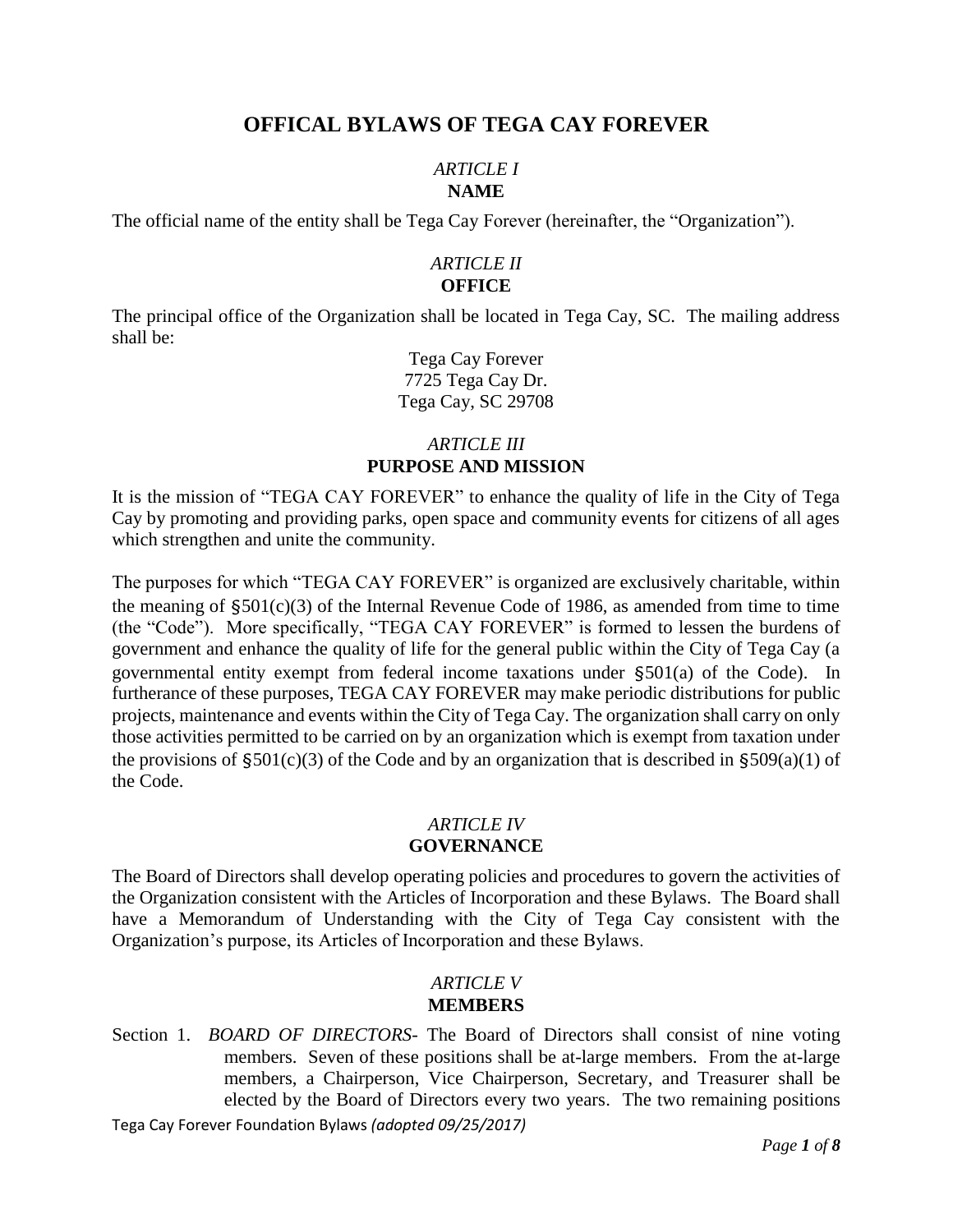shall be comprised of City of Tega Cay staff, as assigned by the City Manager. The Mayor of the City of Tega Cay may appoint up to two (2) Council liaisons from the then current City Councilmembers.

## Section 2. *ROLES AND RESPONSIBILITIES-*

*Chairperson*- responsible for coordinating communications between City Staff and the Board of Directors, serving as the liaison to the Community, officiating over Board meetings and, when necessary, making presentations to City Council. The Chairperson will also assist the Treasure on financial matters that are under the purview of the Board of the Directors.

*Vice Chairperson*- shall assume all duties of the Chairperson in the absence of the Chairperson. The Vice Chair shall also be responsible for the operation and formation of sub-committees that may be formed by the Board of Directors and shall be responsible for overseeing all marketing efforts of the Organization.

*Secretary*- shall be responsible for all external and internal communications of the TCFF. The duties shall include; keeping and updating a current roster of the Board of Directors and mailing lists, and keeping the minutes of all meetings, including minutes from any sub-committee meetings. Minutes must include a verbatim account of all motions made and votes takes. Once the minutes are approved by the Board of Directors, the Secretary shall submit them to the office of the Municipal Clerk with the City.

*Treasurer*- shall be responsible for maintaining the ledger for all accounts of the TCFF. They shall also ensure compliance with all requirements for non-profit entities as prescribed by the IRS code including preparing the necessary documents for the annual audit. Should a finance sub-committee be formed, the Treasurer shall serve as the Chair of that sub-committee.

*At*-*large Members*- The three (3) remaining at-large members of the Board of Directors shall assist with grant writing, marketing and fund raising and serve on sub-committees as may be assigned. They shall also assist the Officers of the Board of Directors on their duties as may be necessary from time-to-time.

- Section 3. *APPOINTMENTS AND TERMS-* With the exception of the City Staff members, the Board of Directors shall be appointed by a majority vote of the City Council of the City of Tega Cay. Terms shall be staggered with three-year and two-year appointments in the initial year by a drawing of lots. Thereafter, terms of appointment shall be for a two-year period. Any vacancy that may arise shall be filled for the unexpired term by a vote of the Mayor and City Council.
- Section 4. *VOTING RIGHTS-* Board Members shall be entitled to vote on all business matters involving the Organization.
- Section 5. *POWERS-* The Board of Directors shall exercise all corporate powers and conduct, manage and control the affairs and property of the Organization consistent with applicable federal and state law including Section  $501(c)(3)$  of the Internal Revenue Code of 1986, the Organization's purpose, the Articles of Incorporation and these Bylaws.
- Section 6. *ELIGIBILITY-* Potential Board Members must submit an application and/or resume to the current Board of Directors for consideration of appointment to the Board of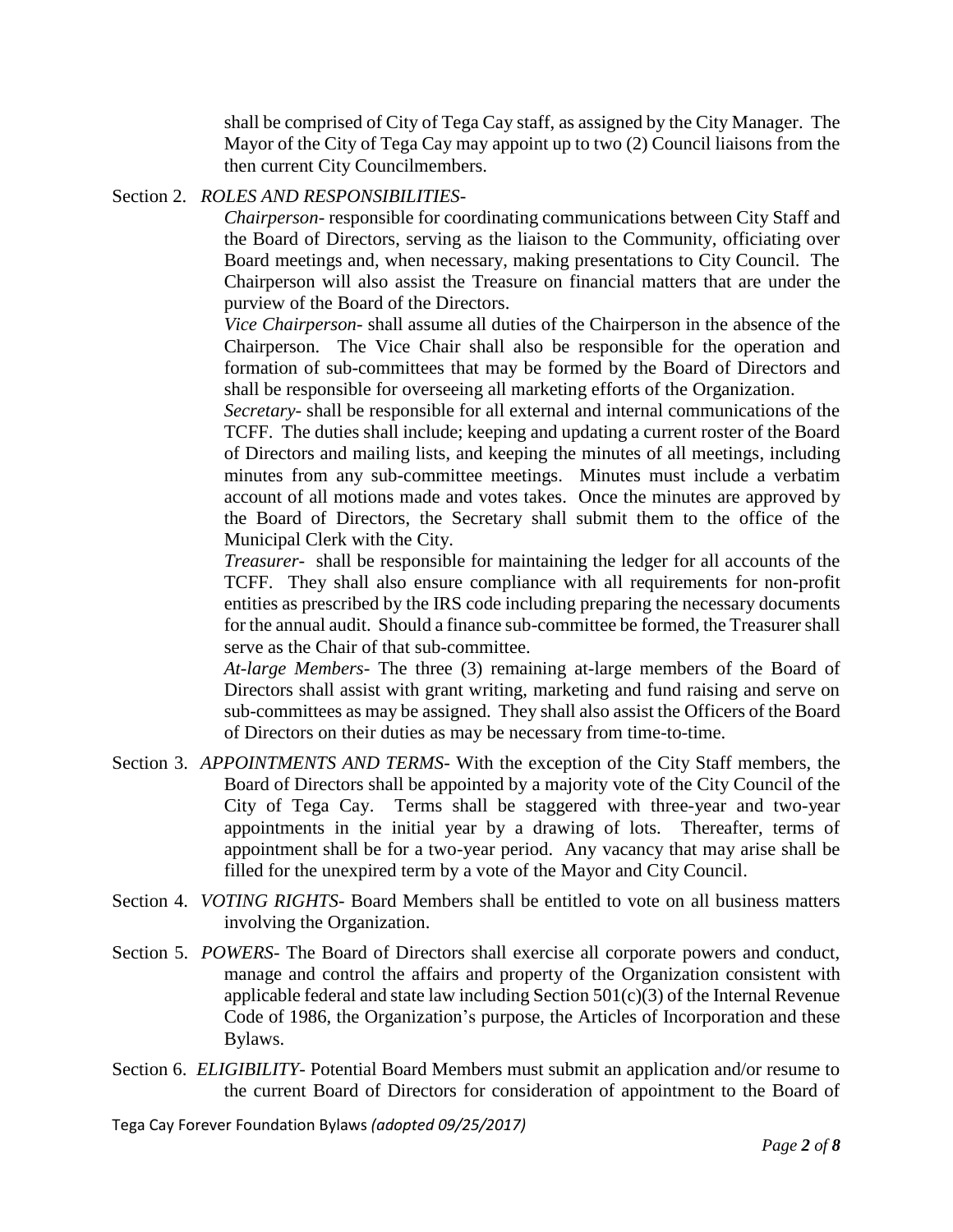Directors no later than the time specified by and approved by the Board of Directors. Board membership shall be restricted to individuals residing or having business interest within the geographic limits of the City of Tega Cay, South Carolina. No more than one (1) member of an individual household or business shall serve on the board at any one time. No more than (3) Non-resident businesses may serve at one time. Once the Board of Directors has reviewed all applications, they will make a recommendation to the City Council of the City of Tega Cay as to the who they believe should fill the positions on the Board that are expiring.

- Section 7. *VACANCIES-* Any vacancy in the membership of the Board, occurring during the interim between Annual Meetings, may be filled for the unexpired portion of the term by the majority of remaining Directors. Any Director so elected by the Board shall hold office until the election and qualification of his or her successor.
- Section 8. *CONFLICT OF INTEREST-* Any possible conflict of interest or the appearance of a conflict of interest on the part of a Director shall be disclosed to the Board. Each member will be required to complete an annual conflict of interest disclosure. When any such interest becomes a matter requiring action by the Board, such Director shall not vote or use personal influence or otherwise participate in the matter except to make a brief statement disclosing the existence and nature of the conflict requiring his or her abstention. The Director shall not be included as present in determining a quorum for a meeting at which action by the Board is to be taken on the matter. The minutes of all action taken on such matters should clearly reflect that these requirements have been met.
- Section 9. *BOARD MEMBERS' RESPONSIBILITIES-* Each Director shall assume the responsibility to act solely for the good of this Organization and the City of Tega Cay in pursuance of the objectives and purposes set forth in the organizational documents and exhibit the highest level of honesty and efficiency when serving as a member of said Board. Directors shall discharge the duties of the position in good faith, in a manner he or she reasonably believes to be in the best interests of the Organization and the City of Tega Cay and with the care an ordinarily prudent person in a like position would exercise under similar circumstances.
- Section 10. *ATTENDANCE-* Each director shall plan to attend each scheduled meeting. If a director cannot attend a meeting, he or she should inform the Chairperson about the absence. If a Director fails to attend three meetings in a calendar year, the board may vote for removal.

### *ARTICLE VI* **MEETINGS**

Section 1. *ANNUAL MEETING-* The Annual Meeting of the Membership shall be held in September of each year at a specific time and place to be determined by the Board. The purpose of the Annual Meeting shall be to elect the Board of Directors of the Organization, fill all vacancies on the Board and transact such other business as may properly come before it. The Secretary shall prepare, for approval, a complete list of members entitled to vote for the use of the Organization at the Annual Meeting and shall keep a copy of the minutes that accurately describe members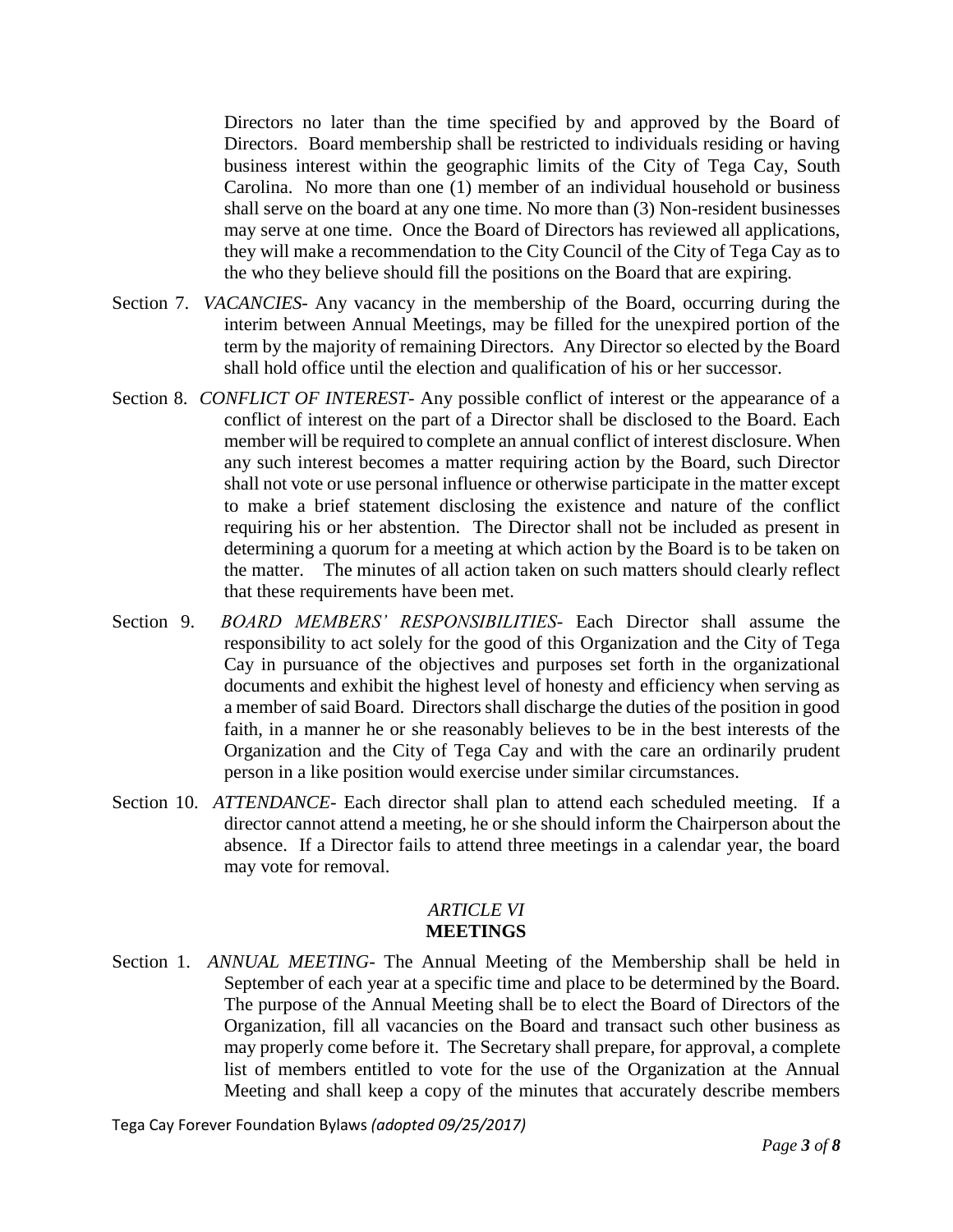present, any motions made and votes taken. Written notice for the Annual Meeting shall be posted in a conspicuous location(s) within the City no less than 30 days prior to the meeting.

- Section 2. *REGULAR MEETINGS-* A schedule of regular meetings of the Board shall be adopted by the Board of Directors and published annually in accordance with the South Carolina Code of Laws as Amended § 30-4-80.
- Section 3. *SPECIAL MEETINGS* Special meetings of the Board may be called by the Chairperson or the Secretary upon a request in writing by a majority of the Board. Public Notice of the meeting shall be given no less than 24-hours prior to the start of the meeting and said notice shall clearly state the meeting's purpose.
- Section 4. *PLACE OF MEETINGS-* Meeting of the Board shall be held at a public place within the jurisdictional limits of the City of Tega Cay as designated by the Board.
- Section 5. *NOTICE OF MEETINGS-* Written notice stating the place, day and hour of any meeting of the Board shall be posted in a conspicuous location(s) within the City no less than 24 hours prior to the start of the meeting. All documents for the meeting shall be delivered, either personally, electronically or by United States mail, to each Board Member, including any Council liaisons that may be assigned to the Board, not less than 5 days before the date of such meeting, by or at the direction of the Chairperson, or the Secretary, or the officers or persons calling the meeting. In case of a special meeting the purpose or purposes for which the meeting is called shall be stated in the notice.
- Section 6. *QUORUM* A majority of the Board shall constitute a quorum for the transaction of business at any meeting; but if less than a majority of the members of the Board are present at said meeting, a majority of the members of the Board present may adjourn the meeting from time to time until a quorum is present.
- Section 7. *MANNER OF ACTING-* Unless otherwise specifically provided for herein, a vote on any matter properly presented before the Board shall require for a passage a majority of the votes of those Directors present at such meeting where a quorum is present.
- Section 8. E-MAIL VOTING- If an e-mail vote is needed, the Chairperson or Vice Chairperson can initiate such vote. The subject line will read "TCCF OFFICAL VOTE". Each director will have until midnight the same day to cast their official vote. You are required to "replay all" so your vote is transparent. A quorum of directors must respond for the vote for it to be binding. If no quorum is established, the vote will not count. A second vote can be initiated the following day if no quorum was established. The director that initiated the vote will send an e-mail to the Secretary with subject line, "OFFICIAL RESULTS" and copy the board of directors.
- *Section 9. ACTION OF DIRECTORS-* Any action required by law to be taken at a meeting of the Board, or any action which may be taken at a meeting of the Board, may be taken by written actions signed by all Directors. Any action may also be taken by written action signed by the number of Directors that would be required to take the same action at a meeting of the Board at which all Directors were present. In this event, all Directors shall be notified of its text and effective date immediately. Any written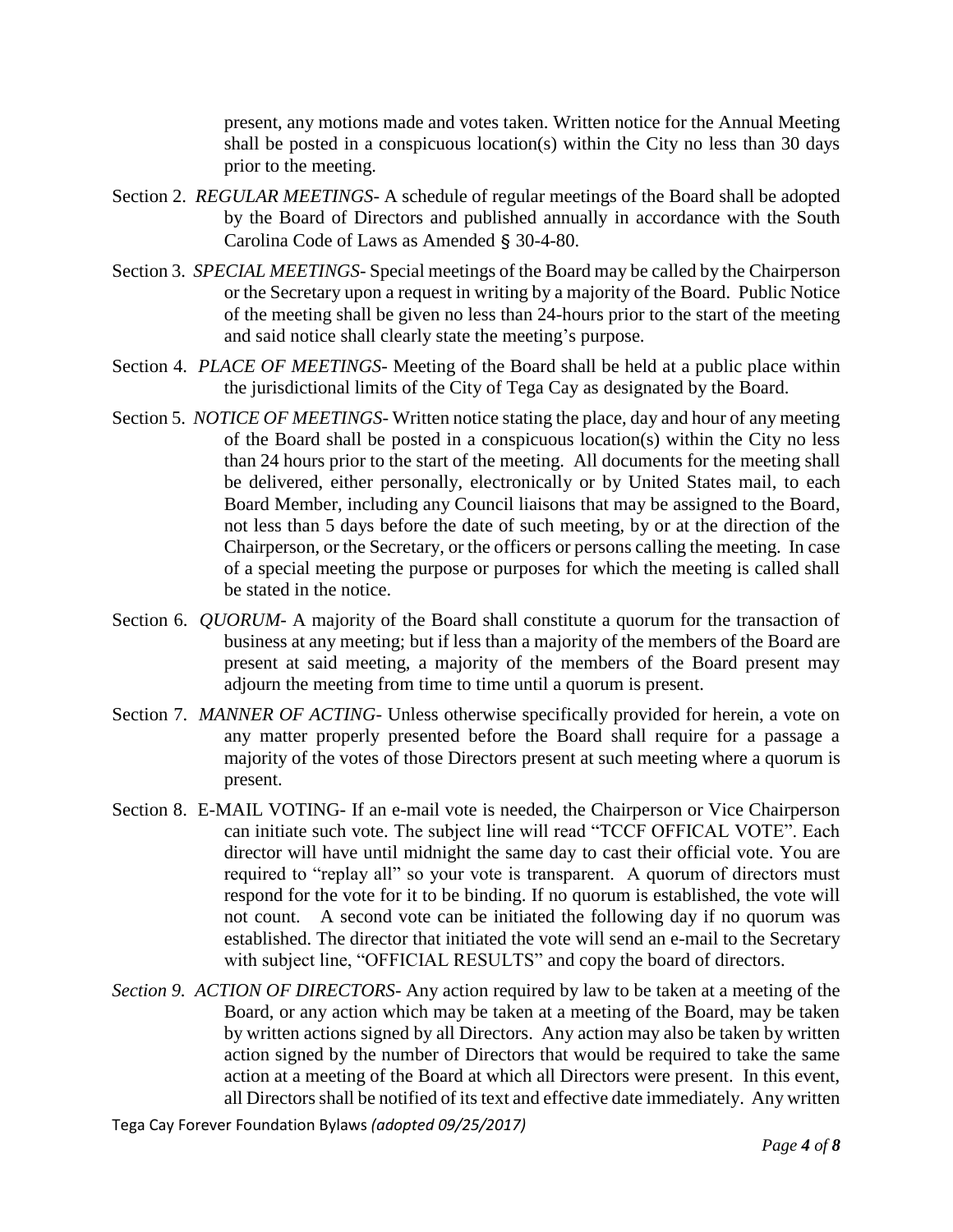action shall be effective when signed by the required number of Directors, unless a different effective time is provided for in the written action.

- Section 10. *COMPENSATION-* All members of the Board shall serve the Organization without compensation, salaries, or fees for their services.
- Section 11. *ANNUAL GIVING-* It is expected that all members of the Board shall make an annual, monetary gift to the Organization.

## *ARTICLE VII* **COMMITTEES AND STAFF MEMBERS**

- Section 1. *ESTABLISHMENT OF COMMITTEES-* The Board may, by resolution, establish subcommittees to pursue the objects and purposes of this Organization. Each subcommittee shall serve at the pleasure of the Board and shall be subject to the control and direction of the Board. Any such committee shall act by a majority of its members at a meeting. There shall be a minimum of one (1) Board Member assigned to any sub-committee formed. Said Board Member shall serve as the Chairperson of that Committee and will be responsible for bringing any actions or recommendations to the Board of Directors for consideration and approval as may be necessary.
- Section 2. *TERM OF OFFICE-* The members of each committee shall serve until the Board of Directors, by a majority vote, determines there is no longer a need for the committee.
- Section 3. *VACANCIES-* Vacancies in the membership of any committee may be filled by appointments made in the same manner as provided in Section 1 of this Article.
- Section 4. *QUORUM-* Unless otherwise provided by resolution of the Board, a majority of the whole committee shall constitute a quorum and the act of a majority of the members present at the meeting at which a quorum is present shall be the act of the committee.
- Section 5. *PROFESSIONAL STAFF-* Should the Board of Directors deem necessary to hire professional staff to work for the Organization, they may do so by approval of a resolution by a majority vote of the Board Members.

## *ARTICLE VIII* **BUDGET AND FINANCE**

- Section 1. *FISCAL YEAR* The fiscal year of the Organization shall begin on October 1<sup>st</sup> of each calendar year and shall terminate on September 30<sup>th</sup> of the following calendar year.
- Section 2. *BUDGET-* The Board shall prepare and approve an operating budget for each fiscal year. This budget is to address anticipated income and expenses for the fiscal year and must be approved by a majority vote of the Directors of the Organization at a regular or annual meeting. The treasurer is authorized to administer expenditures against the budget after approval by the Board. All expenditures must be countersigned by two of the officers of the Organization, with one of those officers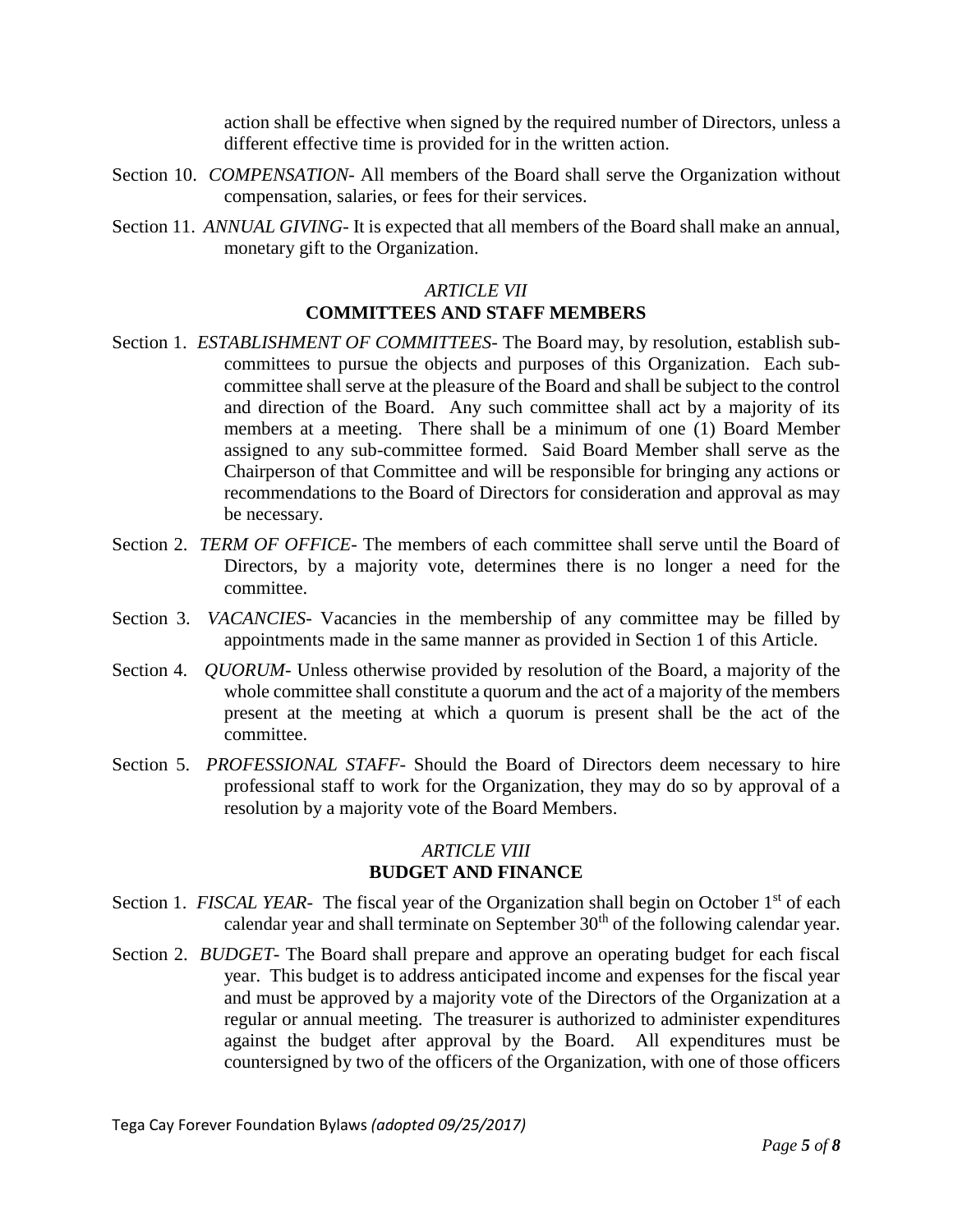being the City Manager of the City of Tega Cay. Unbudgeted expenditures may be approved by a majority vote of the Directors of the Organization.

- Section 3. *RESTRICTED FUNDS-* These are funds or properties contributed to and accepted by the Organization and shall be held, administered, disbursed of or disposed of as the donor may direct, provided that any such direction is consistent with the purpose of the Organization, as stated in Article III of these Bylaws and comply with Article IX, Section 4 of these Bylaws.
- Section 4. *UNRESTRICTED FUNDS-* These are funds or properties contributed and accepted by the Organization and not designated for a specific purpose. These funds can be used for operating expenses.
- Section 5. *CHECKS, DRAFTS, ETC.* All checks, drafts or orders for the payment of money, notes or other evidences of indebtedness issued in the name of the Organization, shall be signed by the officers, as specified in Article VIII, Section 2.
- Section 6. *DEPOSITS-* All funds of the Organization shall be deposited, from time to time, to the credit of the Organization in such bank(s), trust companies or other depositories as the Board may direct.
- Section 7. *DONATIONS AND GIFTS-* The Board may accept on behalf of the Organization any donation, contribution, gift, bequest or devise for the general purposes or for any special purpose of the Organization. Any funds or property contributed to and accepted by the Organization shall be held, administered, accounted for and disbursed or disposed of as the donor may direct, provided that any such direction is consistent with the purpose of the Organization, as stated in Article III of these Bylaws. In the absence of any such specific direction, such funds or property shall be held, administered, accounted for, disbursed or disposed of solely for the purposes of the Organization as set forth in the Articles of Incorporation and consistent with the Comprehensive Plan of the City of Tega Cay.
- Section 8. *AUDITS* An independent audit shall be conducted annually by a certified public accountant. A copy of the audit shall be given to the Board of Directors and shall be made available to the public upon request.

#### *ARTICLE IX* **RECORDS**

- Section 1. *REQUIRED RECORDS-* The Organization shall take and maintain (a) complete and correct minutes of all proceedings of the Board and all committees established by resolution of the Board; (b) a complete and accurate record of the names and addresses of all members of the Organization including members of the Board entitled to vote; (c) complete and correct financial records of the Organization; and (d) any and all additional records deemed necessary by the Board or required by applicable law.
- Section 2. *INSPECTION OF RECORDS-* All records of the corporation shall be kept at the offices of the Municipal Clerk of the City of Tega Cay and shall be open to inspection by anyone as specified and in compliance with Title 30, Chapter 4 of the South Carolina Code of Laws as Amended.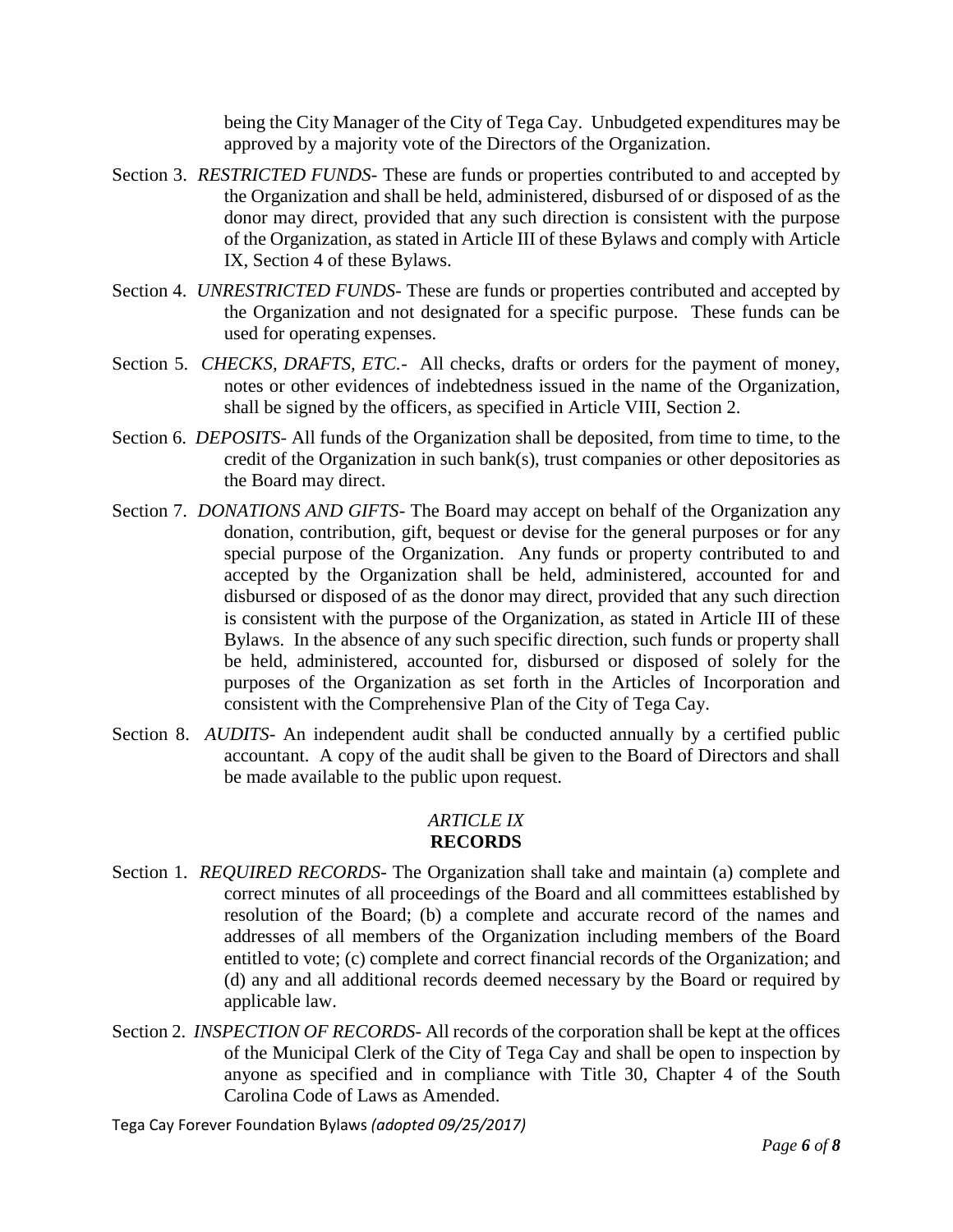### *ARTICLE X* **DISSOLUTION OF THE CORPORATION AND ASSETS**

In the event of the dissolution of the Organization, assets of the Organization remaining after the discharge of all liabilities shall be distributed to the City of Tega Cay.

# *ARTICLE XI* **PARLIAMENTARY AUTHORITY**

The parliamentary authority for the conduct of all Board and committee meetings shall be the current edition of Robert's Rules of Order.

## *ARTICLE XII* **SEAL**

The Board of Directors shall provide a seal, which shall inscribe thereon the name of the Organization and shall be affixed to all legal documents approved by the Board.

# *ARTICLE XIII* **INSURANCE**

The corporation may purchase and maintain insurance on behalf of any person who is or was a member, director, officer, employee, or agent against any liability asserted against such person and incurred by such person in any such capacity or arising out of such person's status as such, whether or not the corporation would have the power or obligation to indemnify such person against such liability under this Article.

## ARTICLE XIV **AMENDMENTS**

These Bylaws may be amended, altered, repealed, or added to at any meeting of the Board where ALL members of the Board are present and with an affirmative vote of a minimum of eight members from the Directors provided notice of such amendment has been given or has been received by each member of the Board in writing prior to the meeting and such amendment does not conflict with Article III of these Bylaws. Article III of these Bylaws shall not be amended, altered or repealed at any time.

## ARTICLE XV **SEVERABILITY & EFFECTIVENESS**

If any portion of these Bylaws is held to be unconstitutional for any reason, the remaining portions of these Bylaws shall not be affected. The provisions of these Bylaws shall prevail and control in the event of any inconsistency between these Bylaws and other rules or regulations that may be adopted. These Bylaws shall become effective immediately upon their passage of an affirmative vote of a minimum of eight (8) members of the Board of Directors of the Organization.

## *Signatures on following page*